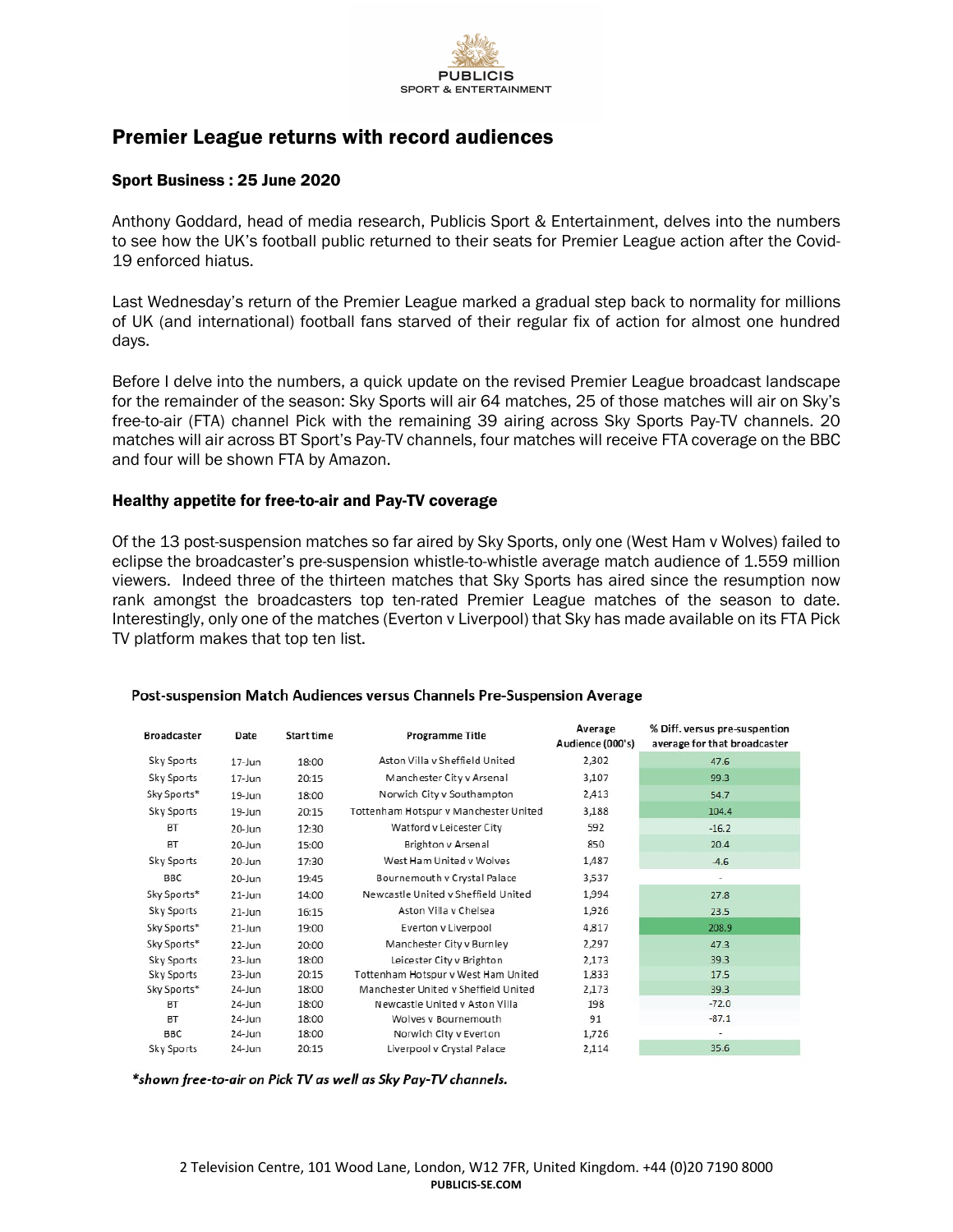

The Merseyside derby became reportedly the most watched Premier League match ever with an average viewership of 4.817 million, peaking at 5.517 million viewers mid-way through the second half. This beats the previous peak of 4.486 million viewers set by Manchester United v Manchester City in 2012 (average audience of 4.050 million). It should be noted that the 2012 match aired only on Sky's Pay-TV platform, though 60 per cent of the Everton v Liverpool 2020 audience came from the Pay-TV channels coverage.

The BBC has so far aired two matches, the first being Bournemouth v Crystal Palace which was shown on BBC1 during Saturday evening primetime. The match had a whistle-to-whistle average audience of 3.537 million viewers and a peak of 4.116 million.

This is roughly in line with BBC1's June average audience for the same time slot (approx. 3.4 million viewers). However, perhaps due to the heavy foot-traffic and churn on BBC1 during Saturday primetime, the match was actually seen by a total of 10.556 million people (those who watched at least one minute of coverage) meaning that this unlikely fixture could also lay claim to be the "most watched" in Premier League history (at least for now).

Interestingly, the average viewer of the BBC1 coverage watched 40 minutes of coverage versus over an hour per match for viewers of the thematic sports channels. This reflects the fact that viewers of these channels are more invested in the coverage that they are paying to watch. Matches aired on BT Sport have received a more mixed reception; live whistle-to-whistle coverage of Brighton v Arsenal achieved an average of 850,100 viewers, which is 20 per cent higher than the broadcasters pre-suspension average but well below the seasons high of 1.502 million (Liverpool v Sheffield United).

Watford v Leicester City garnered an average of 591,500 viewers, 16% below the BT Sport season to date average of 721,000 viewers. Wednesday evening's matches, Newcastle United v Aston Villa and Wolves v Bournemouth (both 6pm kick-off), achieved audiences of 198,000 and 91,000 viewers respectively.

On Wednesday evening, there was the unique scenario of four Premier League matches airing simultaneously on UK television. These matches achieved a combined average audience of 4.187 million viewers, almost double the combined channels' typical audience in this time slot in June (2.110 million). 11.5 million viewers saw at least some Premier League coverage, 19 per cent of the potential audience. Impressive numbers considering the early kick-off time and unusually warm weather experienced across the UK.

Over 41 per cent of UK TV viewers have watched Premier League coverage since the restart Since matches resumed, 25.179 million UK viewers have seen at least some Premier League coverage on linear TV, this represents over 41 per cent of the potential audience. The first match (Aston Villa v Sheffield United) reached almost a fifth of these viewers (4.853 million), with the BBC contributing a further 7.207 million "new" post-suspension viewers for their prime time coverage of Bournemouth v Crystal Palace.

# TV audiences prefer crowd noise

Sky Sport's simulcast coverage has enabled the broadcaster to offer several different versions of match coverage; matches on Sky Sports Main Event have aired with artificially produced crowd noise while coverage on Sky Sports Premier League has aired without the crowd noise. For selected matches a "watch along" option has been available on Sky Sports Football, with former players and pundits watching the match and commentating/discussing.